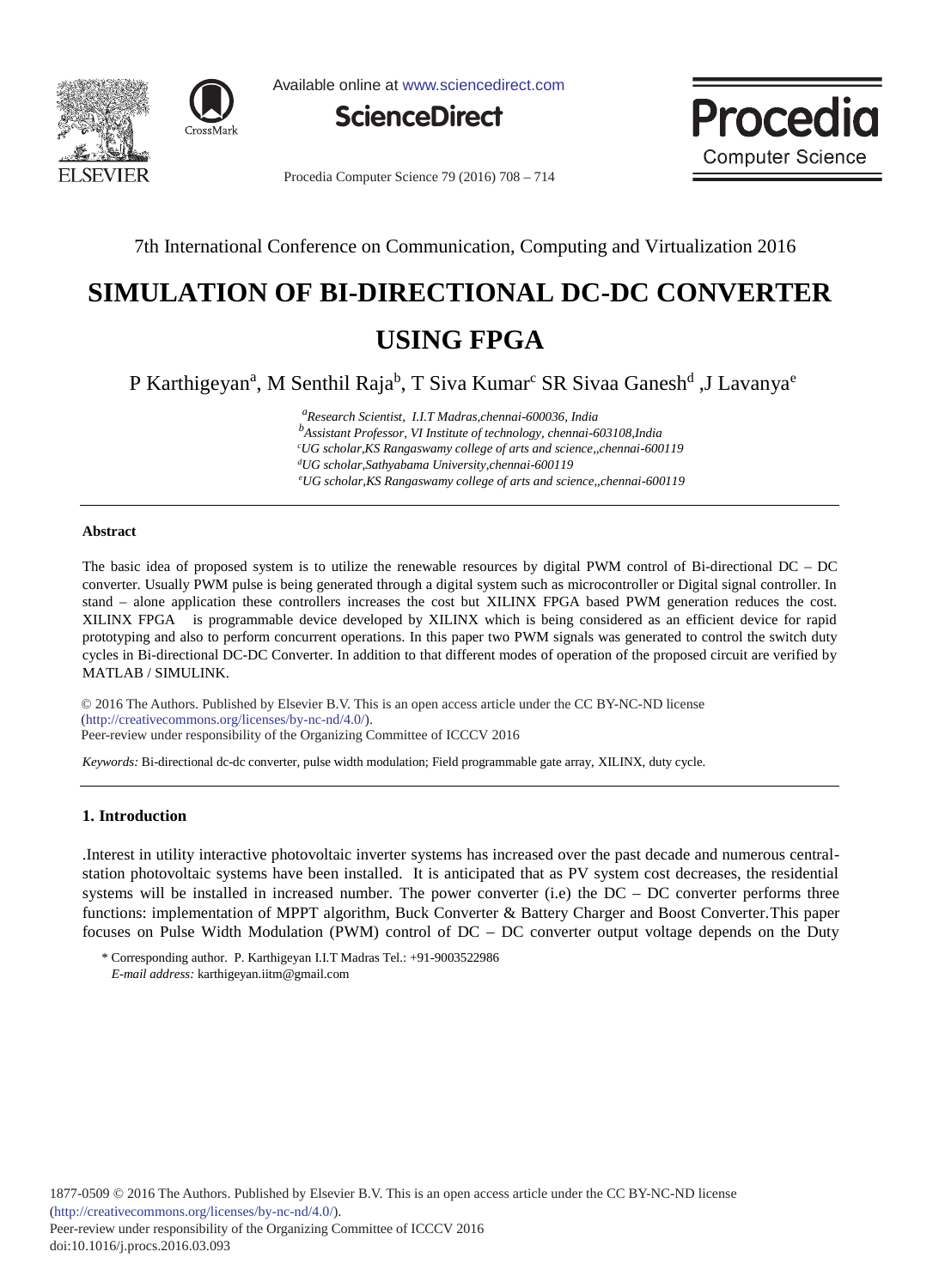Cycle. Xilinx web pack software 9.2i used to generate PWM pattern by means of both schematic diagarams and VHDL programs. Xilinix FPGA's are standard integrated circuits that can be programmed by a user to perform a variety of complex logic functions. The high level of integration available with these devices (currently upto 500,000 gates) means that they can be used to implement complex electronic systems. Furthermore, there are many advantages due to the rapid design process and reprogrammable functions. Xilinx FPGA enables to produce prototype logic designs right in a short period. It is possible to create, implement and verify a new design. This is a sharp contrast to conventional gate array design processes, which can take months to produce working silicon. The final design is converted in configuration data file and loaded into SPRTAN – 3E board.

#### **2. PROGRAMMABLE LOGIC DEVICES (PLD)**



Fig:2 Programmable logic devices

#### 2**.***1 FIELD PROGRAMMABLE GATE ARRAYS (FPGAS)*

Field programmable gate arrays (FPGAs) are so-called because they are structured very much like the now-obsolete "Gate Array" form of Application Specific Integrated Circuit(ASIC). Inside the ring of I/O blocks lies a rectangular array of logic blocks and connecting logic blocks to logic blocks and I/O blocks to Logic Blocks is the programmable interconnect wiring.



#### *2.2 ARCHITECTURE OF FPGA*

The FPGA architecture consists of configurable logic blocks, configurable I/O blocks and programmable interconnect. Also, there will be clock circuitry for driving the clock signals to each logic block. Additional logic resources such as ALUs, memory and decoders may also be available. The three basic types of programmable elements for an FPGA are static RAM, anti-fuses and Flash EPOM.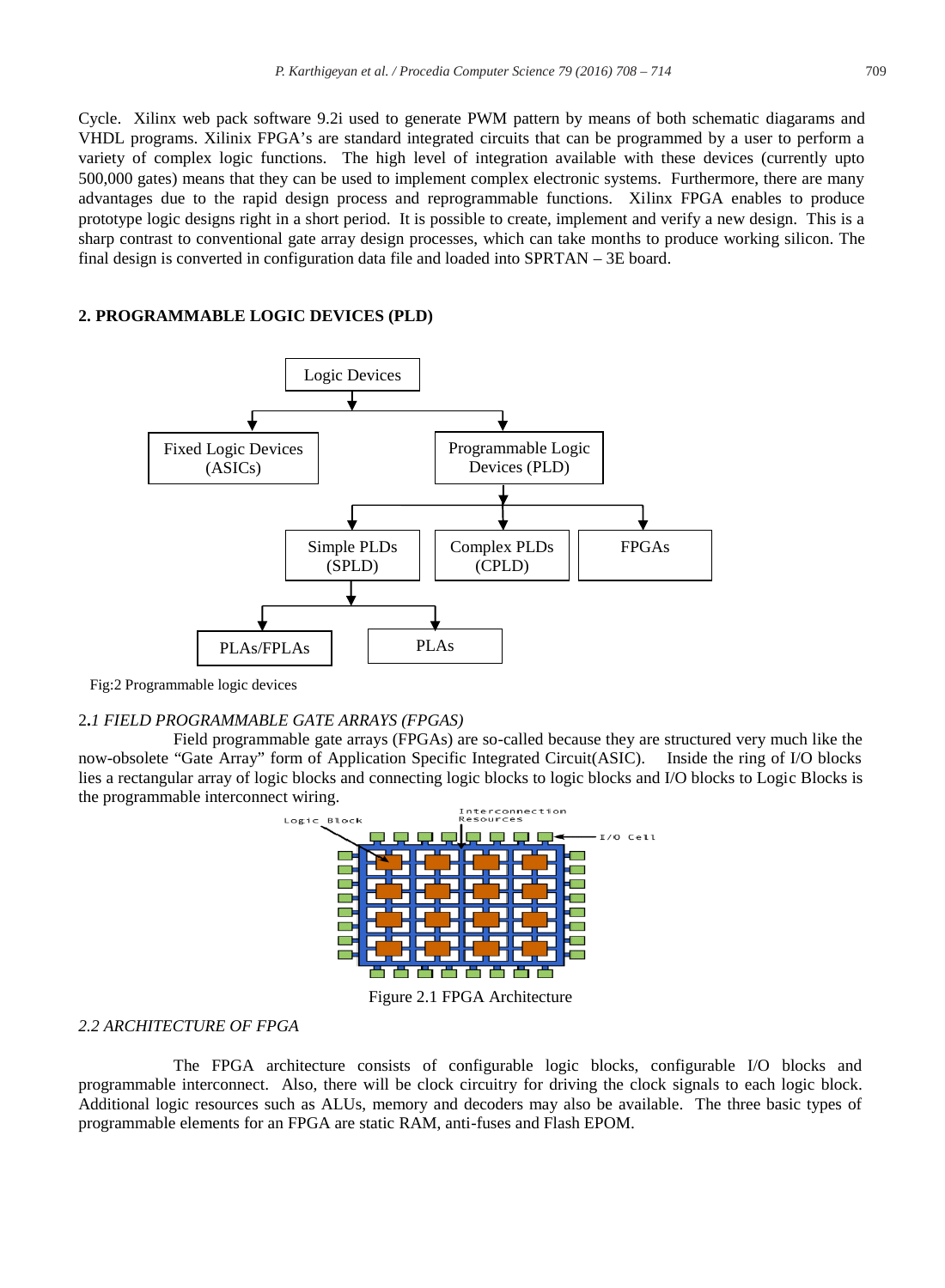#### *2.3 CONFIGURABLE LOGIC BLOCKS (CLBS***)**

These blocks contain the logic for the FPGA. In the large grain architecture used by all FPGA vendors today, these CLBs contain enough logic to create a small state machine as illustrated in figure 2.4. The block contains RAM for creating arbitrary combinational logic functions also known as lookup tables(LUTs)..



Figure 2.3Configurable Logic Blocks – Xilinx FPGA

The logic blocks within an FPGA can be as small and simple as the macro-cells in a PLD (called fine-grained architecture) or larger and more complex (coarse grained architecture). However, they are never as large as an entire PLD, as the logic blocks of a CPLD. But the logic blocks in an FPGA are generally nothing more than a couple of logic gates or a look-up table and a flip-flop.

#### **3.BIDIRECTIONAL DC-DC CONVERTER**

#### *3.1 IMPORTANCE OF DC-DC CONVERTERS FOR PV APPLICATIONS*

The choice of dc-dc converter must take into account the different aspects deriving from the need to supply the load with the greatest efficiency, minimizing volume, weight and cost. From the possibility of implementing control with good dynamic performance and from the reduction of filtering costs, which govern the choice of switching frequency range A variety of circuit technologies for switching power supplies are available.The most suitable switching frequencies and switching power devices are found for the different topologies and applications. The findings provide pointers to the optimum solutions in the case where optimization of efficiency and/or minimization of weight and space occupied by the dc-dc converter are the key points of issue.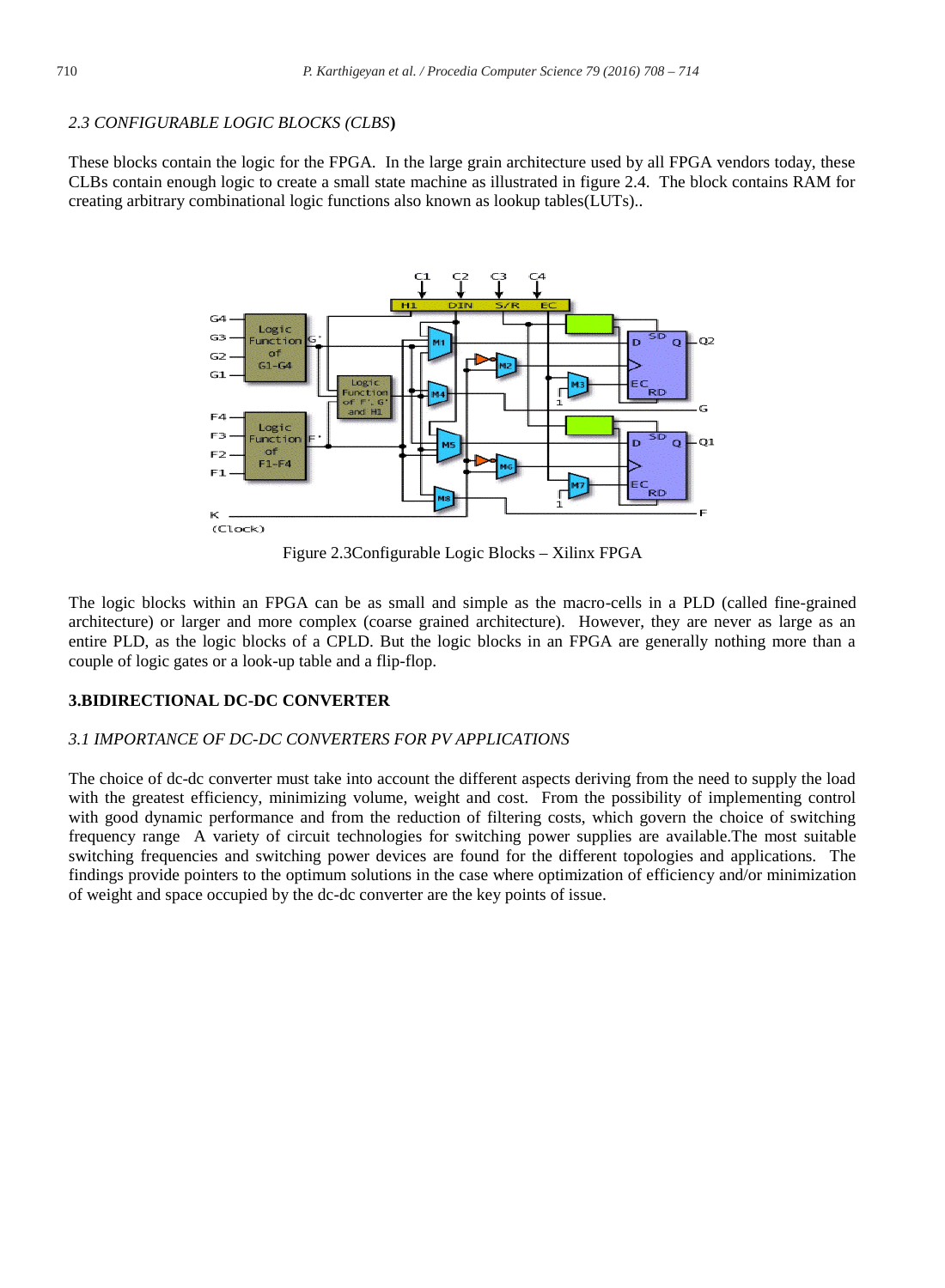#### *3.2 PROPOSED CIRCUIT TOPOLOGY OF BIDIRECTIONAL DC-DC CONVERTER*



Fig 3.2 Bi-directional DC – DC Converter

If the supply voltage is not enough to supply the load, the power system operates as a boost converter, transferring energy from the battery to the load. In this case, while the switch S2 is turned ON, the inductor L stores energy from the battery as shown in Figure 3.4  $\&$  3.5 When the switch S2 is turned OFF, the energy stroed in the inductor is transferred to the Load. Figure 3.6 shows the command signal of the power switches S1(VCS1) and S2(VCS2) and the inductor current waveform (IL) in the buck and boost operations.

#### **4. FPGA BASED PWM GENERATION**

#### *4.1 GENERATION OF DUTY CYCLE*

The duty cycle k can be generated by comparing a dc reference signal  $V_r$ , with a saw tooth carrier signal  $V_{cr}$ . This is shown in fig---, where  $V_r$  is the peak value of  $V_r$  and vcr is the peak value of  $V_{cr}$ , the reference signal. Where M is called the modulation index. By varying the carrier signal vcr from  $0$  to vcr, the duty cycle k can be varied from  $0$  to 1.

#### *4.1. ALGORITHM TO GENERATED THE GATING SIGNAL IS AS FOLLOWS*

- 1. Generate a saw tooth waveform of period T as the reference signal  $V_r$  and a dc carrier signal  $V_{cr}$ .
- 2. Compare these signals by a comparator to generate the difference  $V_c V_{cr}$  and then a hard limiter to obtain a square – wave gate pulse of width kT, which must be applied to the switching device through an isolating circuit. Any variation to  $V_{cr}$  varies linearly with the duty cycle  $k$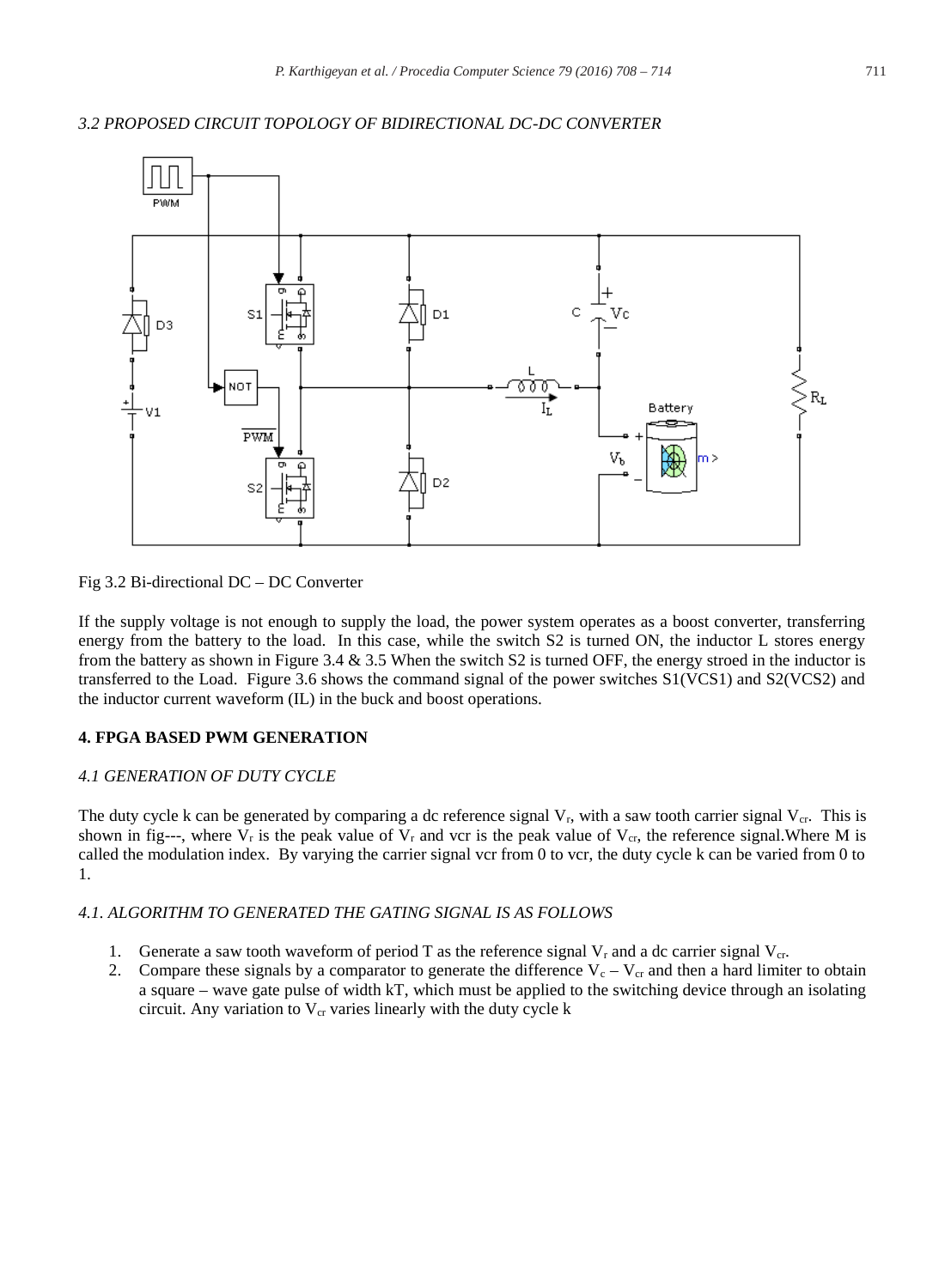#### **5.PWM SIGNAL GENERATION AND SIMULATION RESULT**

## *5.1 SAMPLE RATE CALCULATION*

Xillinx Spartan – 3E kit clock frequency is 50MHz. So, Time is  $T=1/FT=1/50MHz=0.02 \mu s$ .This nanosecond time is not measurable. So, clock frequency will be divided to our requirements.

Design Frequency=50 KHz and Max. Count is FFF. This frequency and maximum count will be

fixed and sampling time was varied.

Case(i) Sample rate=Design Frequency / Max. Count

$$
= 50 \text{KHz} / 4096
$$

 $=12.2$  HZ.

Case(ii) Sample rate=6.25MHz/4096

 $= 1.525KHz.$ 

#### *5.2 PWM OUTPUT OBSERVER ON A DSO*

## *5.2.1 DUTY CYCLE 25%*



Fig 5.2.1 PWM output observer- 25% duty cycle

#### *5.2.2 DUTY CYCLE 50%*



Fig 5.2.2 PWM output observer- 50% duty cycle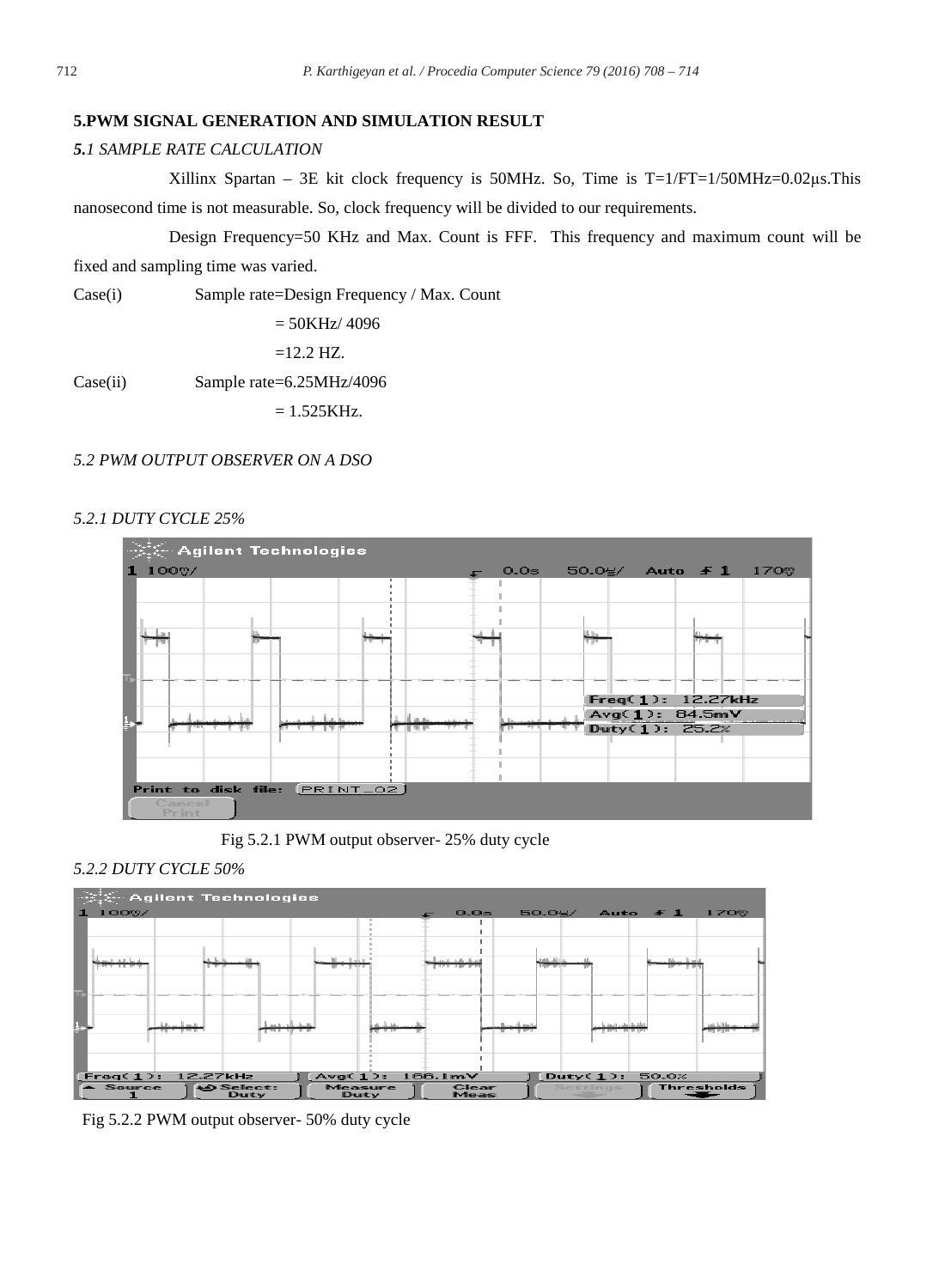# *5.3 BUCK MODE (70% OF DUTY CYCLE)*



Fig 5.3 Buck Mode Waveforms

 *5.4 BOOST MODE (70% OF DUTY CYCLE)*



Fig 5.4 Boost Mode Waveforms